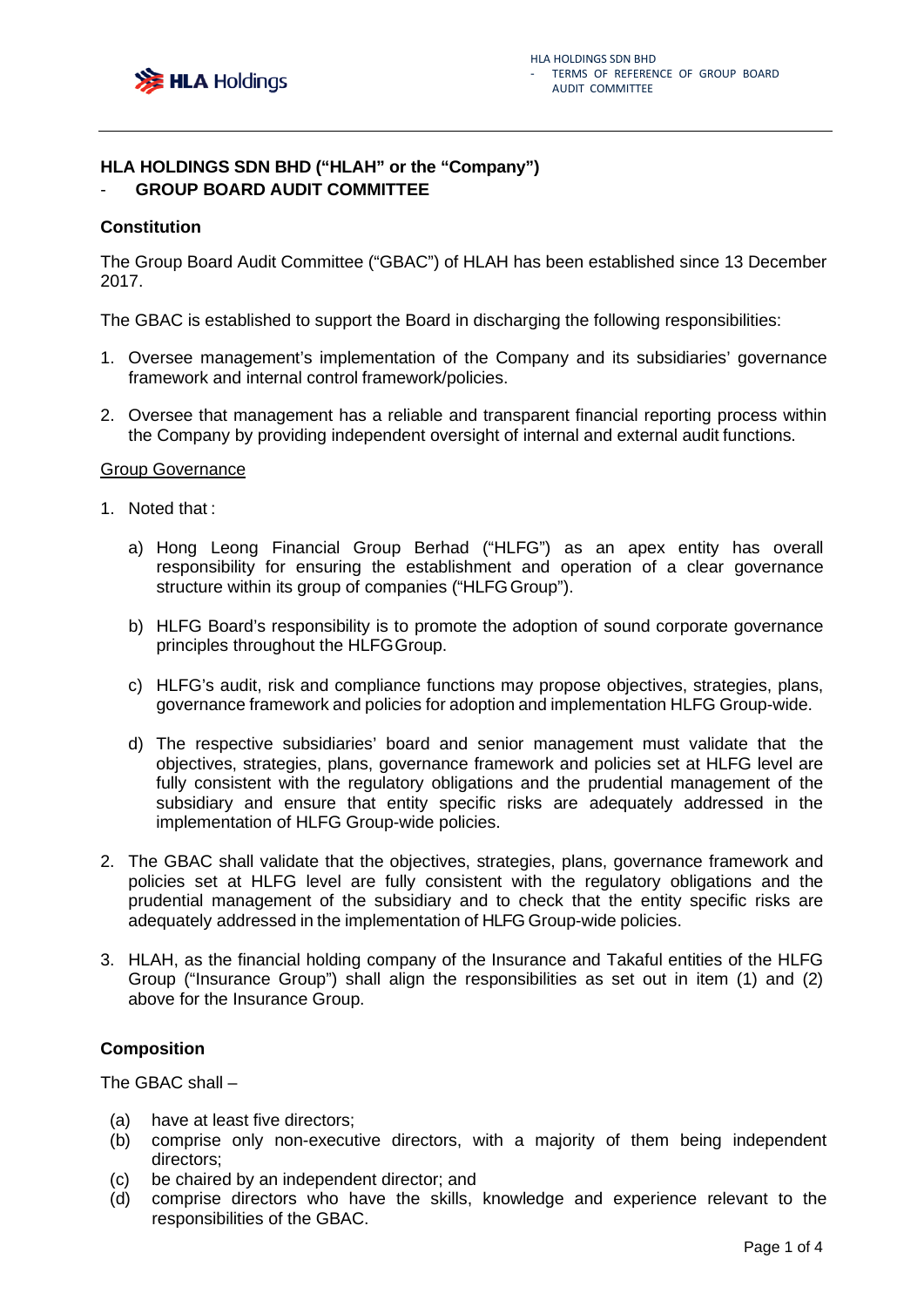

## **Secretary**

The Secretary(ies) to the GBAC is the Company Secretary(ies) of the Company.

# **TERMS OF REFERENCE**

#### External Audit

- 1. To make recommendations to the Board of the Company and its subsidiaries on the appointment, removal and remuneration of the external auditor, where applicable.
- 2. To review the terms of engagement and the audit plan prior to engaging the external auditor and/or re-appointment of the external auditor.
- 3. To monitor and assess the independence of the external auditor, including the approval of non-audit services by the external auditor.
- 4. To review the assistance given by the officers of the Company and its subsidiaries to the external auditor, where applicable.
- 5. To maintain regular, timely, open and honest communication with the external auditor, and requiring the external auditor to report to the GBAC on significant matters.
- 6. To review the report of the external auditor, including any significant matters, and to ensure that management has taken the necessary corrective actions in a timely manner to address the external audit findings and recommendations.
- 7. To review third-party opinions on the design and effectiveness of the Company and its subsidiaries' internal control framework, where applicable.

#### Financial Reporting

- 1. To review the accuracy and adequacy of the chairman's statement in the directors' report and corporate governance disclosures of the Company and its subsidiaries, where applicable.
- 2. To review the interim financial reports and annual financial statements of the Company and its subsidiaries before submission to the Board of the Company and its subsidiaries where applicable, focusing particularly on changes in accounting policies and practices, significant adjustments arising from the audit, the going concern assumptions, and compliance with accounting standards and other legal requirements.

#### Related Party/Connected Party Transactions

- 1. To review and update the Board of the Company and its subsidiaries on any related party transactions that may arise within the Group, where applicable.
- 2. To monitor compliance with the Board of the Company and its subsidiaries' conflict of interest policy, where applicable.

# Internal Audit

1. To review and approve the adequacy of the internal audit scope, procedures, plan, and assess the performance and effectiveness of the internal audit function.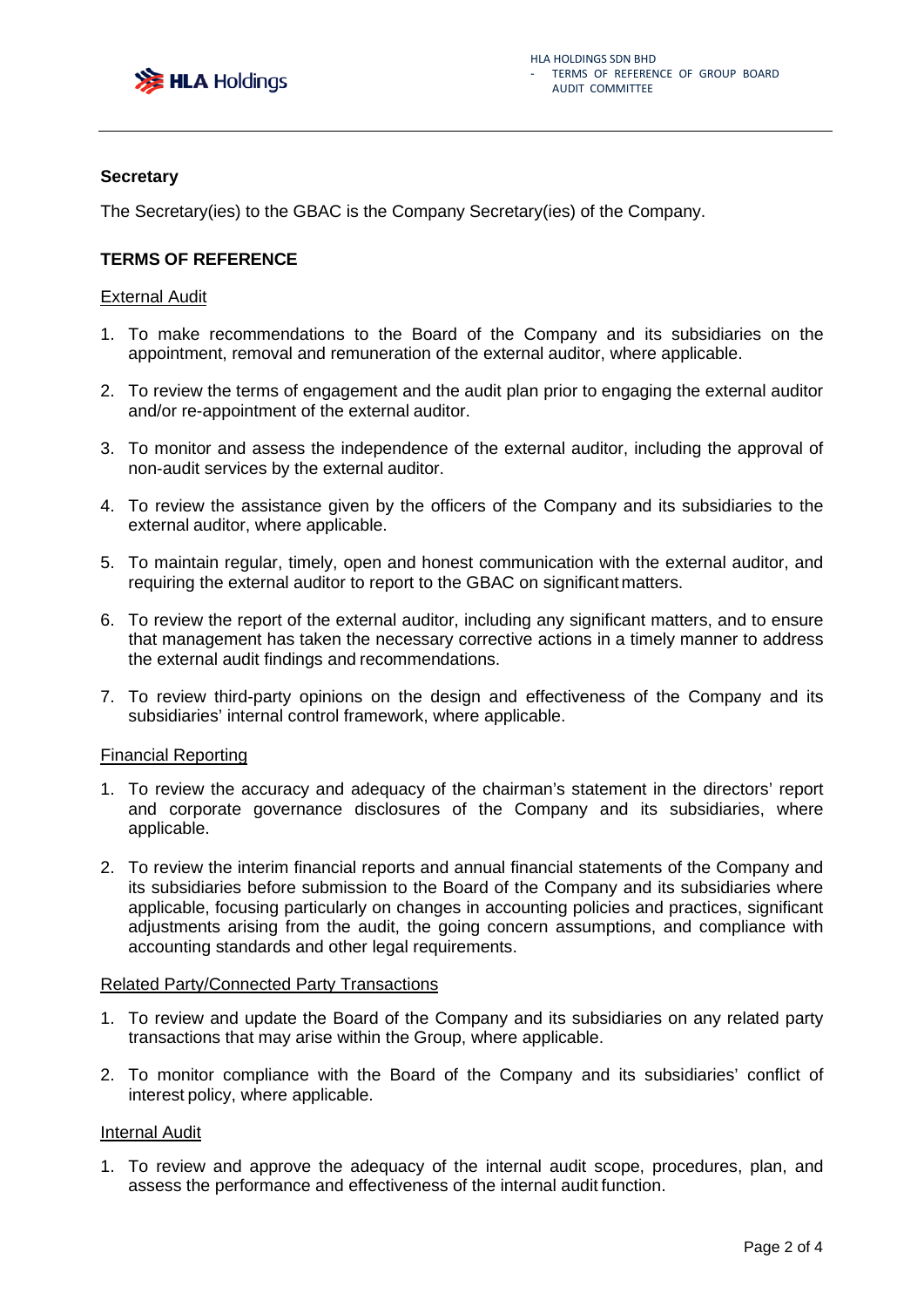

- 2. To review the adequacy and effectiveness of internal controls and risk management processes.
- 3. To review reports and significant findings by internal audit function, including any findings of internal investigations, and to ensure that management has taken the necessary corrective actions in a timely manner to address control weaknesses, non-compliance with laws, regulatory requirements, policies and other problems identified by the internal audit and other control functions.
- 4. To review reports and findings issued by regulatory authorities, and to check that management has taken the necessary corrective actions in a timely manner to address control weaknesses, non-compliance with laws, regulatory requirements, policies and other problems identified by the regulatory authorities.
- 5. To support the Board of the Company and its subsidiaries in meeting the expectations on internal audit management as set out in BNM's policy document, "Guidelines on Internal Audit Function of Licensed Institutions".
- 6. To decide on the appointment, remuneration, appraisal, transfer and dismissal of the Head of Insurance Audit, and to provide oversight on the adequacy of resources and remuneration of the internal auditors.
- 7. To engage privately with the Head of Insurance Audit on a regular basis (and in any case at least once annually) to provide the opportunity for the Head of Insurance Audit to discuss issues faced by the internal audit function.
- 8. To review the Audit Charter of the Company and its subsidiaries and recommend for respective Board's approval.
- 9. To review any significant disagreement between the Head of Insurance Audit and any member(s) of the senior management team where such disagreement may have adverse impact on the audit process or findings, and to recommend resolutions of such disagreement if they remain unresolved within a reasonable period of time.
- 10. To establish an appropriate mechanism to address and manage situations where there is a threat to the objectivity of internal audit.
- 11. To satisfy itself that the internal audit function is effective by establishing a mechanism to assess its performance and effectiveness.
- 12. To ensure that the terms and scope of the engagement, the working arrangements with the internal auditors and reporting requirements are clearly established when engaging external experts, where the internal audit function lacks the expertise needed to perform the audit of specialized areas.
- 13. Other audit functions as may be agreed to by the GBAC and the Board of the Company and its subsidiaries.

# **Whistleblowing**

- 1. In relation to the Company and its subsidiaries' Whistleblowing Policy and Procedures:
	- a) oversee the implementation and effectiveness of the Company and its subsidiaries' Whistleblowing Policy and Procedures; and